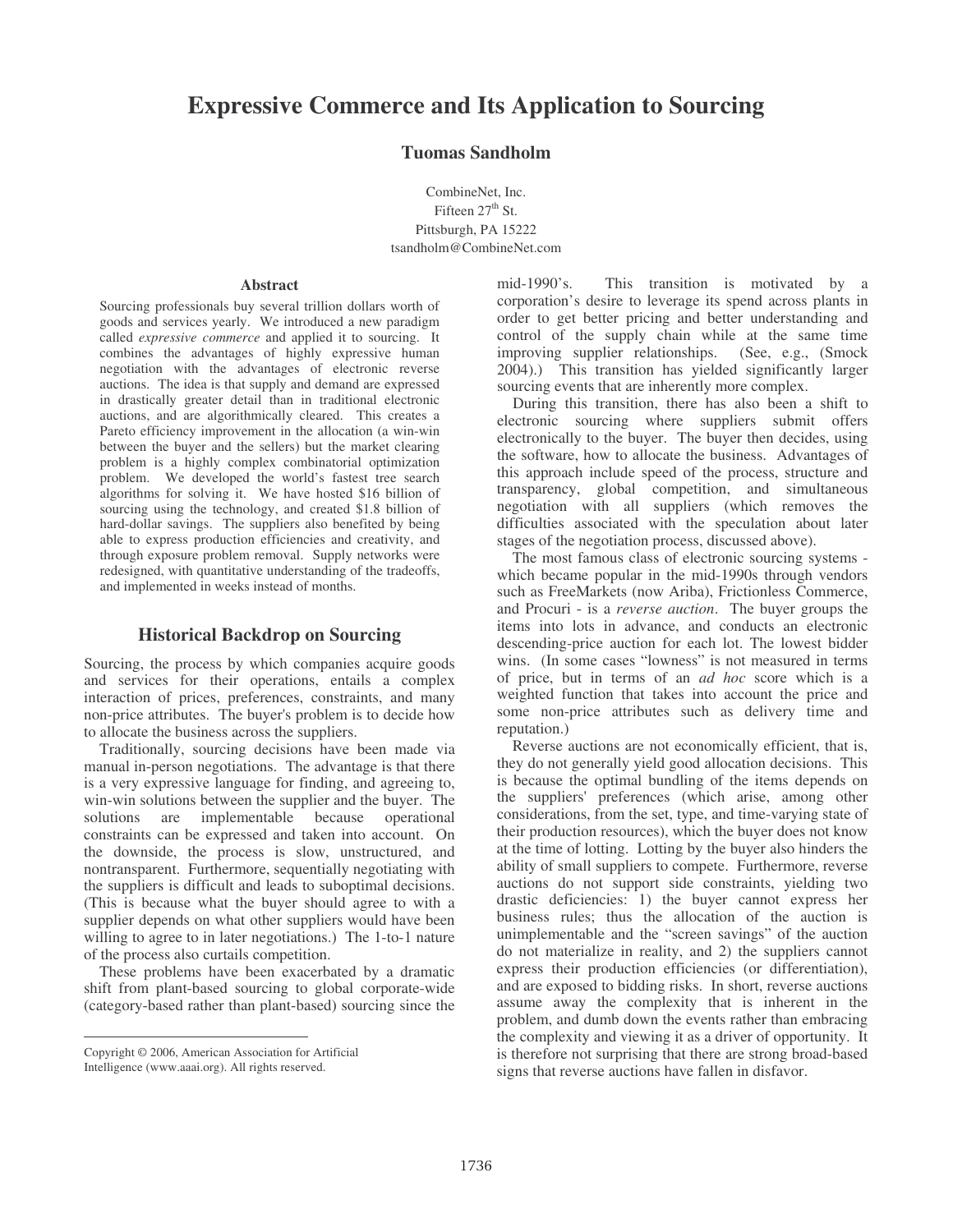## **The New Paradigm: Expressive Commerce**

In 1997 it dawned on me that it is possible to achieve the advantages of both manual negotiation and electronic auctions while avoiding the disadvantages. The idea is to allow supply and demand to be expressed in drastically more detail (as in manual negotiation) while conducting the events in a structured electronic marketplace where the supply and demand are algorithmically matched (as in reverse auctions). The new paradigm, which we call *expressive commerce* TM (or *expressive competition* TM ), was so promising that I decided to found CombineNet, Inc. to commercialize it.

The finer-grained matching of supply and demand yields Pareto improvements (i.e., win-win solutions) between the buyer and the suppliers. However, matching the drastically more detailed supply and demand is an extremely complex combinatorial optimization problem. We developed the world's fastest algorithms for optimally solving it. These algorithms are incorporated into the market-clearing engine at the core of our flagship product, the Advanced Sourcing Application Platform (ASAP).

Expressive commerce has two sides: *expressive bidding* TM and *expressive allocation evaluation* (also called *expressive bid taking*<sup>™</sup>) (Sandholm and Suri 2001).

#### **Expressive Bidding**

With *expressive bidding*, the suppliers can express their offers creatively, precisely, and conveniently using expressive and compact statements that are natural in the suppliers' business. Our expressive bidding takes on several forms. ASAP supports the following forms of expressive bidding, among others, all in the same event.

- Bidding on an arbitrary number of self-constructed packages of items (rather than being restricted to bidding on predetermined lots as in basic reverse auctions). The packages can be expressed in more flexible and more usable forms than what is supported in vanilla combinatorial auctions.
- Rich forms of discount schedules. (Simpler forms of discount schedules have already been addressed in the literature (Sandholm and Suri 2001a, Sandholm and Suri 2002, Hohner et al. 2003).)
- Conditional discount offers. The trigger conditions and the effects can be specified in highly flexible ways.
- A broad variety of side constraints such as capacity constraints (Sandholm and Suri 2001a).
- Multi-attribute bidding (Sandholm and Suri 2001a). This allows the buyer to leave the item specification partially open, so the suppliers can pick values for the item attributes - such as material, color, and delivery date - in a way that matches their production efficiencies. This is one way in which the suppliers can also express alternate items.
- Free-form expression of alternates. This fosters unconstrained creativity by the suppliers.

• Expression of cost drivers. In many of our events, the buyer collects tens or hundreds of cost drivers from the suppliers.

All of these expressive bidding features of ASAP have been extensively used by CombineNet's customers. ASAP supports bidding through web-based interfaces and through spreadsheets. In some cases, catalog prices from databases have also been used.

CombineNet's expressive bidding is flexible in the sense that different suppliers can bid in different ways, using different offer constructs. In fact, some suppliers may not be sophisticated enough to bid expressively at all, yet they can participate in the same sourcing events using traditional bidding constructs in the same system. This paves a smooth road for adoption, which does not assume sudden process changes at the participating organizations.

**Benefits of Expressive Bidding.** The main benefit of expressive bidding is that it leads to a Pareto improvement in the allocation. In business terms, it creates a win-win between the buyer and the suppliers. There are several reasons for this.

First, because the suppliers and the buyer can express their preferences completely (and easily), the market mechanism can make better (economically more efficient and less wasteful) allocation decisions, which translates to higher societal welfare. In other words, the methods yields better matching of supply and demand because they are expressed in more detail. The savings do not come from lowering supplier margins, but from reducing economic inefficiency. With expressive bidding, the suppliers can offer specifically what they are good at, and at lower prices because they end up supplying in a way that is economical for them. (They can consider factors such as production costs and capacities, raw material inventories, market conditions, competitive pressures, and strategic initiatives.) This creates a win-win solution between the suppliers and the buyer. For example, in the sourcing of transportation services, a substantial increase in economic efficiency comes from bundling multiple deliveries in one route (back-haul deliveries and multi-leg routes). This reduces empty driving, leading to lower transportation costs and yielding environmental benefits as well: lower fuel consumption, less driver time, less frequent need to replace equipment, and less pollution.

Second, suppliers avoid exposure risks. In traditional inexpressive markets, the suppliers face exposure problems when bidding. That makes bidding difficult. To illustrate this point, consider a simple auction of two trucking tasks: the first from Pittsburgh to Los Angeles, and the second from Los Angeles to Pittsburgh. If a carrier wins one of the tasks, he has to factor in the cost of driving the other direction empty. Say that his cost for the task then is \$1.60 per mile. On the other hand, if he gets both tasks, he does not have to drive empty, and his cost is \$1.20 per mile. When bidding for the first task in an inexpressive auction, it is impossible to say where in the \$1.20 - \$1.60 range he should bid, because his cost for the first task depends on whether he gets the second task, which in turns depends on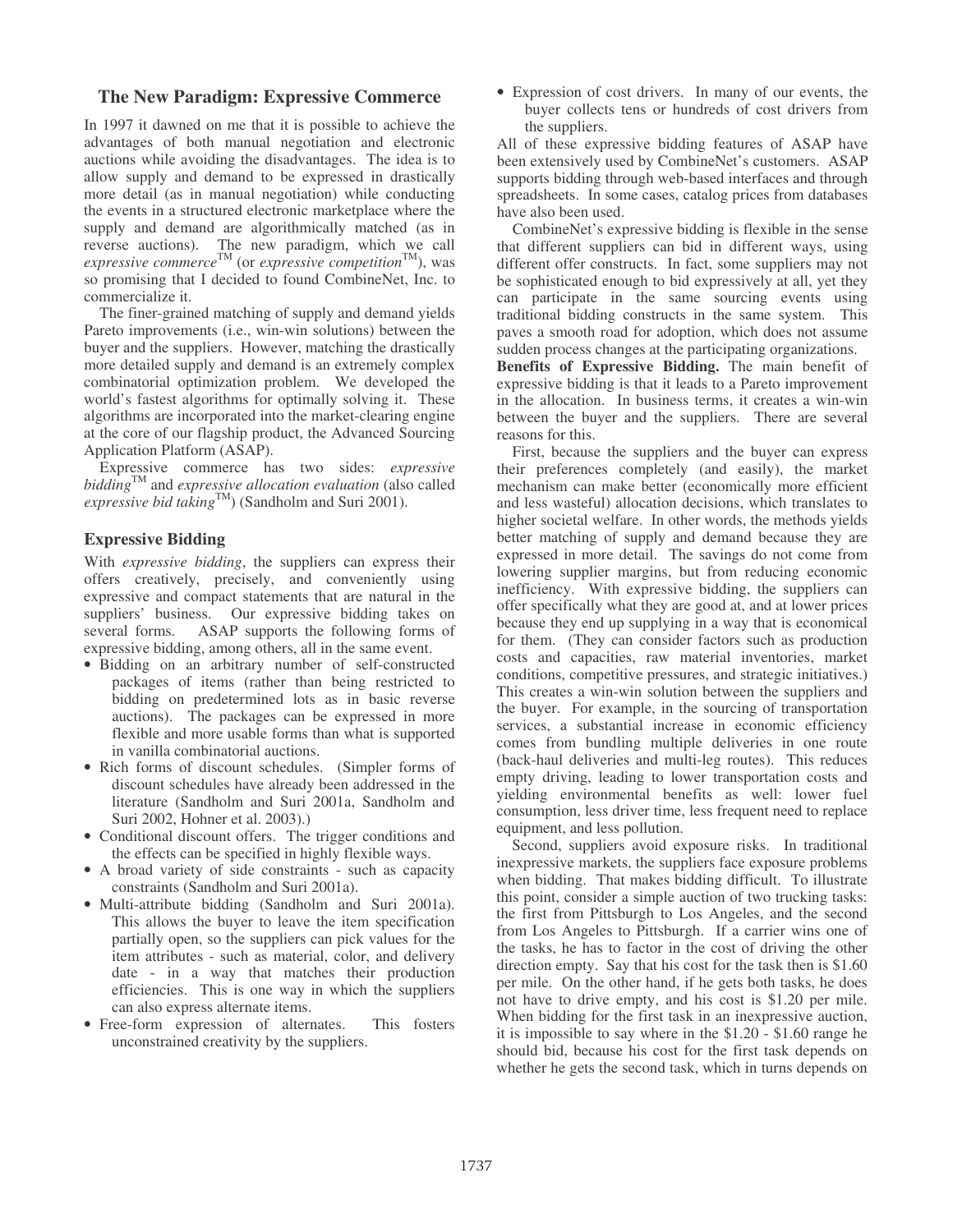how other carriers will bid. Any bid below \$1.60 exposes the carrier to a loss in case he cannot profitably win the second task. Similarly, bidding above \$1.20 may cause him to lose the deal on the first task although it would be profitable to take on that task in case he wins the second task. In an expressive auction, the buyer can price each of the tasks separately, and price the package of them together, so there is no exposure problem. (For example, he can bid \$1.60 per mile for the first task, \$1.60 per mile for the second task, and \$1.20 per mile for the package of both tasks. Of course, he can also include a profit margin.) Therefore bidding is easier: the bidder does not have to speculate what other suppliers will bid in the later auctions. Also, the tasks get allocated optimally because no bidder gets stuck with an undesirable bundle, or misses the opportunity to win when he is the most efficient supplier. Furthermore, when there is an exposure problem, the suppliers hedge against it by higher prices. Removal of the bidders' exposure problems thus also lowers the buyer's procurement cost.

Third, by expressive bidding with side constraints (such as capacity constraints), each supplier can bid on all bundles of interest without being exposed to winning so much that handling the business will be unprofitable or even infeasible. This again makes bidding easier because – unlike in inexpressive markets – the supplier does not have to guess which packages to commit his capacity to. (In an inexpressive market, making that guess requires counterspeculating what the other suppliers are going to bid, because that determines the prices at which this supplier can win different alternative packages.) This also leads to Pareto improvements in the allocation compared to inexpressive markets because in those markets each bidder needs to make guesses as to what parts of the business he should bid on, and those parts might not be the parts for

which he really is the most efficient supplier.<br>Expressive bidding allows more st Expressive bidding allows more straightforward<br>participation in markets because the strategic participation in markets because the strategic counterspeculation issues that are prevalent in noncombinatorial markets are removed, as discussed above. This leads to wider access of the benefits of ecommerce because less experienced market participants are raised to an equal playing field with experts. This yields an increase in the number of market participants, which itself leads to further economic efficiency and savings in sourcing costs. Broader access also stems from the buyer not lotting the items and thus facilitating competition from small suppliers as well.

Fourth, in basic reverse auctions, the buyer has to prebundle items into lots, but he cannot construct the optimal lotting because it depends on the suppliers' preferences. With expressive commerce, items do not have to be prebundled. Instead, the market determines the optimal lotting (specifically, the optimizer determines the optimal allocation based on the expressive bids and the expressions from the buyer). This way, the economically most efficient bundling is reached, weeks are not wasted on prebundling, and suppliers that are interested in different bundles compete. As a side effect, small suppliers'bids together end up competing with large suppliers.

Fifth, expressive bidding fosters creativity and innovation by the suppliers. This aspect is highly prized by both the suppliers and buyers.

Overall, expressive bidding yields both lower prices and better supplier relationships. In addition to the buyers (our customers), also suppliers are providing very positive feedback on the approach. They especially like 1) that they also benefit (unlike in traditional reverse auctions where their profit margins get squeezed), 2) that they can express their production efficiencies, and 3) that they can express differentiation and creative offers. In fact, express differentiation and creative offers. suppliers like expressive commerce so much that they agree to participate in expressive commerce even in events that they boycotted when basic reverse auctions had been attempted. Furthermore, perhaps the best indication of supplier satisfaction is the fact the suppliers are recommending the use of CombineNet to buyers.

The benefits of expressiveness can be further enhanced by multiple buyers conducting their sourcing in the same event. This provides an opportunity for the bidders to bundle across the demands of the buyers, and also mitigates the exposure risks inherent in participating in separate events. As an example, in Spring 2005 As an example, in Spring 2005 CombineNet conducted an event where P&G and its two largest customers, Walmart and Target, jointly sourced their North America-wide truckload transportation services for the following year. This enabled the carriers to construct beneficial backhaul deliveries and multi-leg routes by packaging trucking lanes across the demand of the three buyers. (This was a huge event. P&G's volume alone exceeded \$885 million.)

### **Expressive Allocation Evaluation**

The second half of expressive commerce is *expressive allocation evaluation*, where the buyer expresses preferences over allocations using a rich, precise, and compact language (and which is natural in the buyer's business). It can be used to express legal constraints, business rules, prior contractual obligations, and strategic considerations.

In our experience, different types of side constraints are a powerful form of expressiveness for this purpose. For example, the buyer can state: "I don't want more than 200 winners (in order to avoid overhead costs)," "I don't want any one supplier to win more than 15% (in order to keep the supply chain competitive for the long term)," "I want minority suppliers to win at least 10% (because that is the law)," "Carrier X has to win at least \$3 million (because I have already agreed to that)," etc. ASAP supports hundreds of types of side constraints.

ASAP also has a rich language for the buyer to express how item attributes (such as delivery date or transshipment specifications) and supplier attributes (such as reputation) are to be taken into account when determining the allocation of business (Sandholm and Suri 2001b).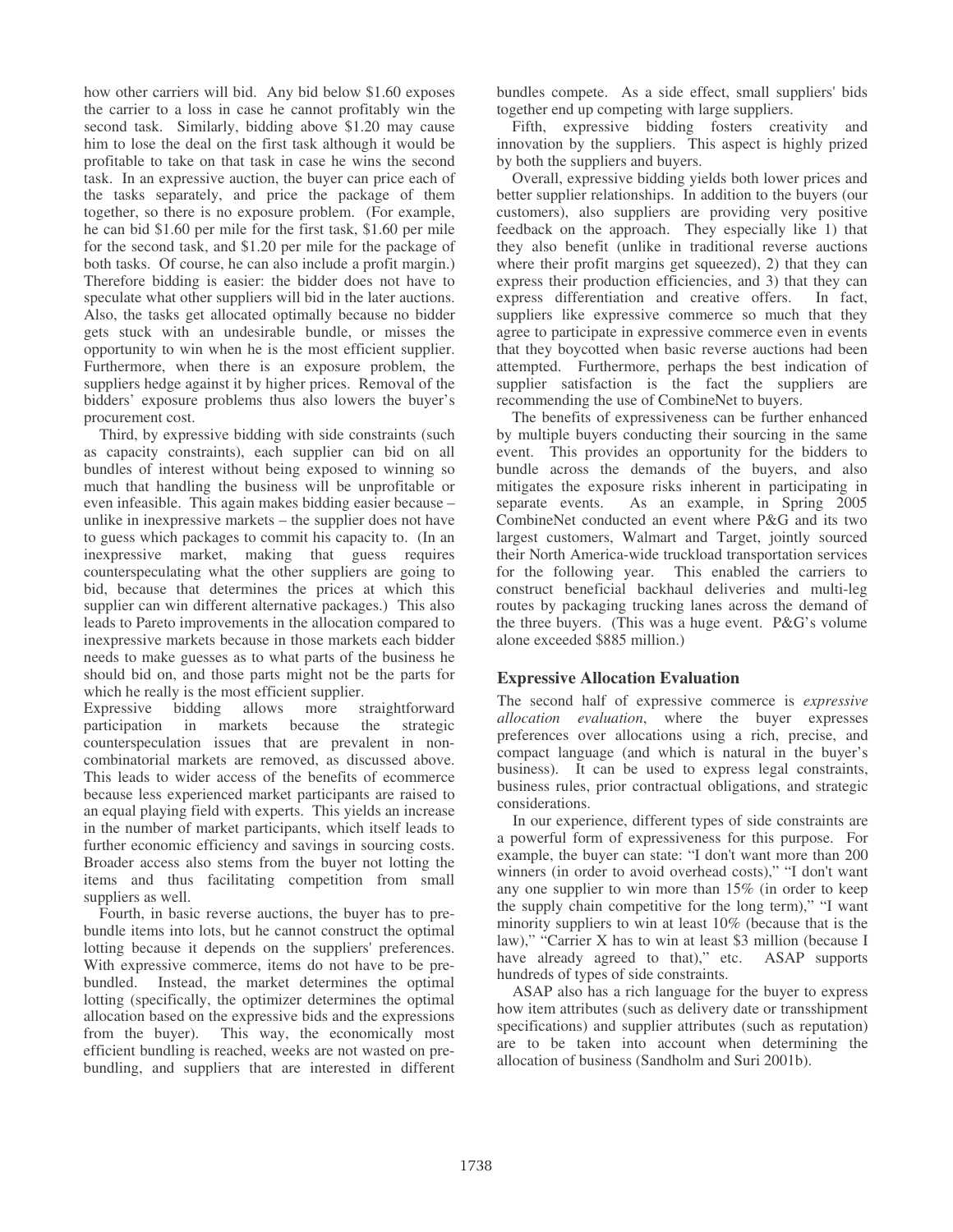A professional buyer - with potentially no background in optimization - can set up a *scenario* in ASAP by adding constraints and preferences through an easy-to-use webbased interface. To set up each such expression, the buyer first chooses the template expression (e.g., "I don't want more than a certain number of winners," or "I want to favor incumbent suppliers by some amount") from a set of expressions that have been deemed potentially important for the event in question. He then selects the *scope* to which that expression should apply: everywhere, or to a limited set of items, bid rounds, product groups, products, sites, and business groups. Finally, he selects the exact parameter(s) of the constraint, e.g., exactly how many winners are allowed. Constraints and preferences can also be uploaded from business rule databases. Once the buyer has defined the *scenario* consisting of side constraints and preferences, he calls the optimizer in ASAP to find the best allocation of business to suppliers under that scenario.

ASAP takes these high-level supply and demand expressions, *automatically* converts them into an optimization model, and uses sophisticated tree search algorithms to solve the model. CombineNet has faced scenarios with over 2.6 million bids (on 160,000 items, multiple units of each) and over 300,000 side constraints, and solved them to optimality.

#### **Benefits of Expressive Allocation Evaluation**

Through side constraints and preference expressions, the buyer can include business rules, legal constraints, logistical constraints, and other operational considerations to be taken into account when determining the allocation. This makes the auction's allocation *implementable* in the real world: the plan and execution are aligned because the execution considerations are captured in the planning.

Second, the buyer can include prior (e.g., manually negotiated) contractual commitments into the optimization. This begets a sound hybrid between manual and electronic negotiation. For example, he may have the obligation that a certain supplier has to be allocated at least 80 truckloads. He can specify this as a side constraint in ASAP, and ASAP will decide which 80 truckloads (or more) are the best ones to allocate to that supplier in light of all other offers, side constraints, and preferences. This again makes the allocation implementable. (A poor man's way of accomplishing that would be to manually earmark some of the business to the prior contracts. Naturally, allowing the system to do that earmarking with all the pertinent information in hand yields better allocations.)

Third, the buyer obtains a quantitative understanding of the tradeoffs in his supply chain by conducting what-if *scenario navigation*, that is, by changing side constraints and preferences and reoptimizing, the buyer can explore the tradeoffs in an objective manner. For example, he the tradeoffs in an objective manner. may add the side constraint that the supply base be rationalized from 200 to 190. The resulting increase in procurement cost then gives the buyer an understanding of the tradeoff between cost and practical implementability. As another example, the buyer might ask: If I wanted my average supplier delivery-on-time rating to increase to 99%, how much would that cost? As a third example, the buyer might see what would happen if he allowed a supplier to win up to 20% of the business instead of only 15%. The system will tell the buyer how much the procurement cost would decrease. The buyer can then decide whether the savings outweighs the added long-term strategic risks such as vulnerability to that supplier's default and the long-term financial downside of allowing one supplier to become dominant. In ASAP, the buyer can change/add/delete any number of side constraints and preferences in between optimizations.

Fourth, quantitative understanding of the tradeoffs also fosters stakeholder alignment on the procurement team, because the team members with different preferences can discuss based on facts rather than opinions, philosophies, and guesswork.

### **Time to contract in expressive commerce**

The time to contract is reduced from several months to weeks because no manual lotting is required, all suppliers can submit their offers in parallel, what-if scenarios can be rapidly generated and analyzed, and the allocation is implementable as is. This causes the cost savings to start to accrue earlier, and decreases the human hours invested.

## **Expressive Commerce as a Generalization of Combinatorial Auctions**

A relatively simple early form of expressive commerce was a *combinatorial reverse auction* (Sandholm et al. 2002), where the only form of expressiveness that the suppliers have is package bidding, and the buyer has no expressiveness. A predecessor of that was a *combinatorial auction* where the bidders are the buyers (and there is only one unit of each item and no side constraints). Combinatorial auctions (Rassenti et al. 1982, Sandholm 1993, Sandholm 2002b, Ledyard et al. 1997, Rothkopf et al. 1998, Kwasnica et al. 2005, Sandholm et al. 2005, Sandholm and Suri 2003, Hoos and Boutilier 2000, Boutilier 2002, and deVries 2003), enable bidders to express complementarity among items (the value of a package being more than the sum of its parts) via package bids. Substitutability (the value of a package being less than the sum of its parts) can also be expressed in some combinatorial auctions, usually using different languages for specifying mutual exclusivity between bids (Sandholm 2002a, Fujishima et al. 1999, Sandholm 2002b, Nisan 2000, and Hoos and Boutilier 2001).

Expressiveness leads to more economical allocations of the items because bidders do not get stuck with partial bundles that are of low value to them. This has been demonstrated, for example, in auctions for bandwidth (McMillan 1994 and McAfee and McMillan 1996), transportation services (Sandholm 1993, Sandholm 1996, Sandholm 1991, and Caplice and Sheffi 2003), pollution rights, airport landing slots (Rassenti et al. 1982), and carrier-of-last-resort responsibilities for universal services (Kelly and Steinberg 2000).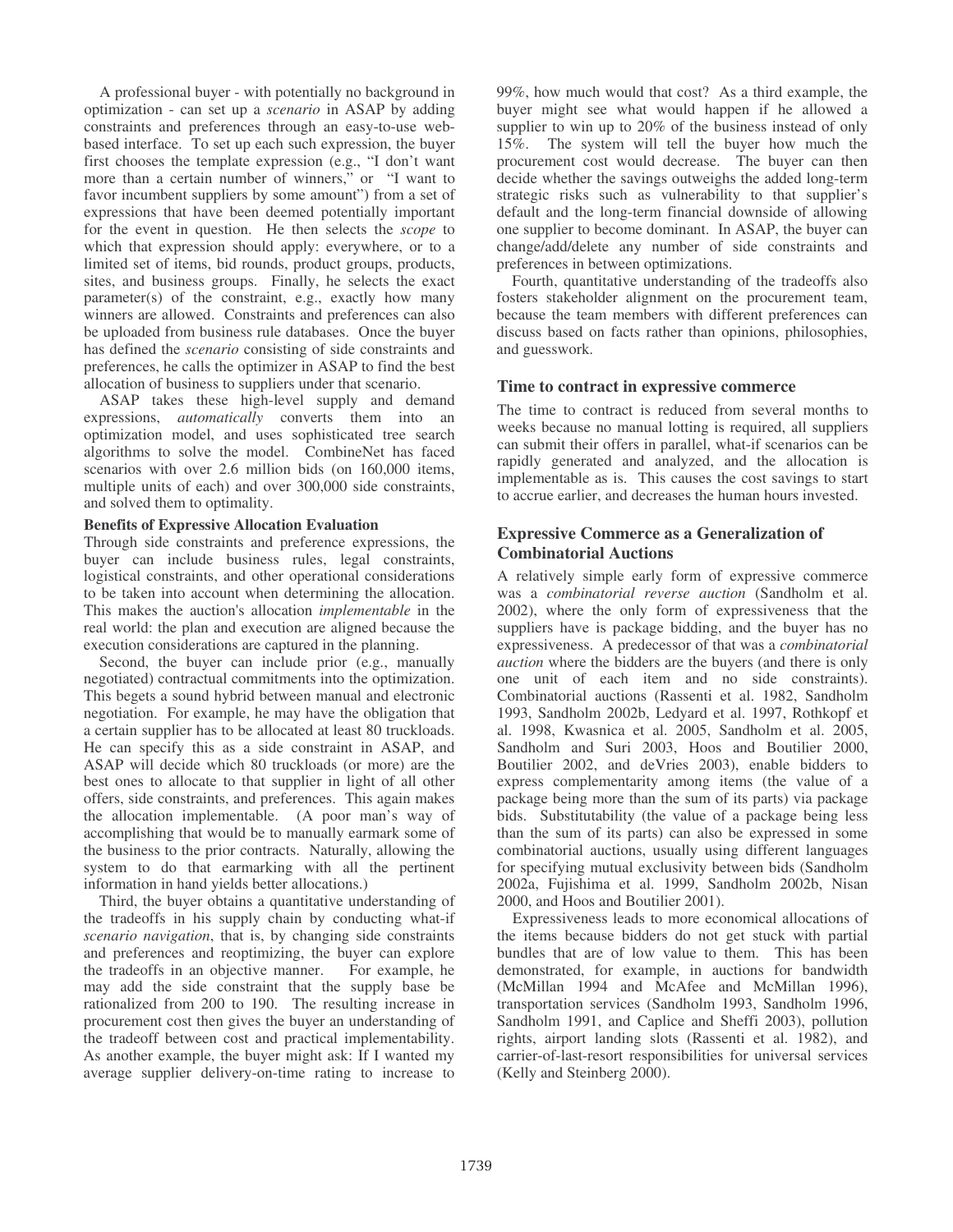However, package bids and exclusivity constraints are too impoverished a language for real-world sourcing. While any mapping from bundles to real numbers can be expressed in that language in principle, the real-world preferences in sourcing cannot be easily, naturally, and concisely expressed in it. Starting in 1997, we tackled this challenge and generalized the approach to expressive commerce, with the language constructs discussed above. Similar approaches have recently been adopted by others, but only for drastically less complex (orders of magnitude smaller and less expressive) events (Hohner et al. 2003, Metty et al. 2005).

## **Tree Search to Enable Expressive Commerce**

A significant challenge in making expressive commerce a reality is that the expressiveness makes the problem of allocating the business across the suppliers an extremely complex combinatorial optimization problem. complex combinatorial optimization problem. Specifically, the *clearing problem* (aka *winner determination problem*) is that of deciding which bids to accept and reject (and to what extent in the case of partially acceptable bids) so as to minimize sourcing cost (adjusted for preferences) subject to satisfying all the demand and all side constraints. Even in the vanilla combinatorial reverse auction where the only form of bidding is package bidding, and no side constraints or preferences are allowed, the clearing problem is NP-complete and inapproximable in the worst case in polynomial time (Sandholm et al. 2002). Expressive commerce is a much richer problem; thus the NP-hardness and inapproximability carry over. (Müller et al. (2006) review the worst-case complexity of the clearing problem of different variants of combinatorial auctions.) Thus sophisticated techniques are required.

In fact, prior to ASAP, no technology was capable of solving clearing problems of the scale and expressiveness that our customers wanted to be able to support; for example, Hohner et al. (2003) found integer programming techniques to be effective for problems only as large as 500 items and 5,000 bids. In 2001, P&G gave us a trial instance of trucking services sourcing that took a competing optimization product 30 minutes to solve. ASAP solved it optimally in 9 seconds. While that was already a decisive speed difference, since that time our technology development has yielded a further speed improvement of 2-3 orders of magnitude.

There is significant structure in the expressive commerce problem instances, and it is paramount that the optimizer be able to take advantage of the structure. Mixed integer programming (MIP) techniques for tree search are quite good at this, and ASAP takes advantage of them. However, the techniques embodied in the leading general-purpose MIP solvers are not sufficient for the clearing problem.

ASAP uses sophisticated tree search to find the optimal allocation. Given that the problem is NP-complete, in the worst-case the run-time is super-polynomial in the size of the input (unless P=NP). However, in real-world sourcing optimization the algorithms run extremely fast: the median run-time is less than a second and the average is 20 seconds, with some instances taking days. The algorithms are also anytime algorithms: they provide better and better solutions during the search process.

I began the algorithm development in 1997, and CombineNet now has 16 people working on the algorithms, half of them full time. The team has tested hundreds of techniques (some from the AI and operations research literature and some invented at CombineNet) to see which ones enhance speed on expressive commerce clearing problems. Some of the techniques are specific to market clearing, while others apply to combinatorial optimization more broadly. We published the first optimization more broadly. generations of our search algorithms (Sandholm 2002a, Sandholm and Suri 2003, and Sandholm et al. 2005). The new ideas in these algorithms included

- different formulations of the basic combinatorial auction clearing problem (branching on items (Sandholm 2002a), branching on bids (Sandholm and Suri 2003 and Sandholm et al. 2005), and multi-variable branching (Gilpin and Sandholm 2006)),
- upper and lower bounding across components in dynamically detected decompositions (Sandholm and Suri 2003 and Sandholm et al. 2005),
- sophisticated strategies for branch question selection (Sandholm 2006, Sandholm 2002a, Sandholm and Suri 2003, and Sandholm et al. 2005),
- dynamically selecting the branch selection strategy at each search node (Sandholm 2006 and Sandholm et al. 2005),
- the information-theoretic approach to branching (Gilpin) and Sandholm 2006),
- sophisticated lookahead techniques (Gilpin and Sandholm 2006 and Sandholm 2006),
- solution seeding (Sandholm 2006),
- primal heuristics (Sandholm 2006 and Sandholm et al. 2005),
- identifying and solving tractable cases at nodes (Sandholm and Suri 2003, Sandholm et al. 2005, Sandholm 2006, and Conitzer et al. 2004),
- techniques for exploiting *part* of the remaining problem falling into a tractable class (Sandholm 2006 and Sandholm and Suri 2003),
- domain-specific preprocessing techniques (Sandholm 2002a),
- fast data structures (Sandholm 2002a, Sandholm and Suri 2003, and Sandholm et al. 2005),
- methods for handling reserve prices (Sandholm 2002a and Sandholm and Suri 2003), and
- incremental winner determination and quote computation techniques (Sandholm 2002a).

Sandholm (2006) provides an overview of the techniques.

We have also invented a host of techniques in the search algorithms that we have decided to keep proprietary, at least for now. They include different formulations of the clearing problem, new branching strategies, custom cutting plane families, cutting plane generation and selection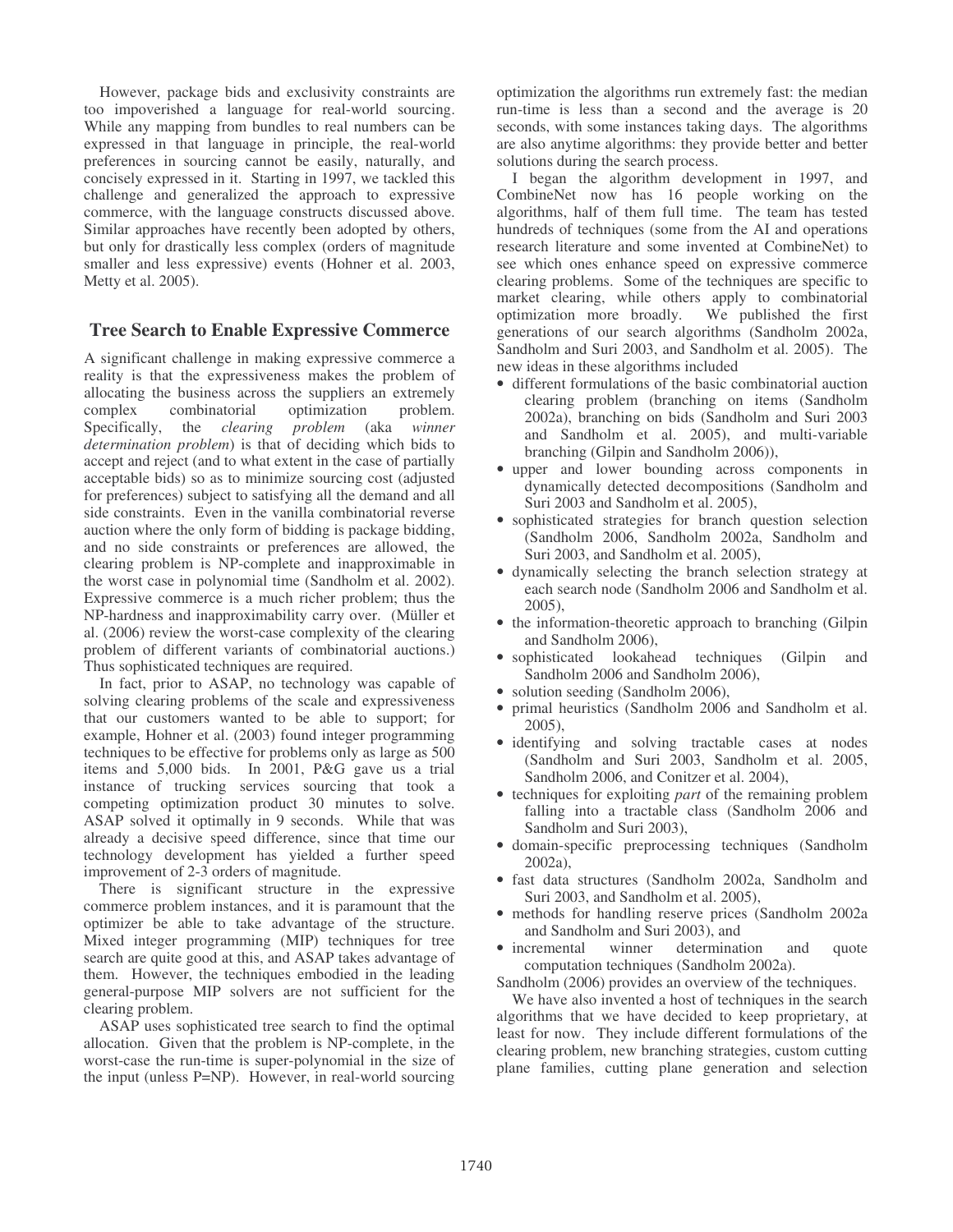techniques, and machine learning methods for predicting what techniques will perform well on the instance at hand (for use in dynamically selecting a technique), etc.

While the literature on combinatorial auctions has mainly focused on a variant where the only form of expressiveness is package bidding (sometimes supplemented with mutual exclusion constraints between bids), in our experience with sourcing problems the complexity is dominated by rich side constraints. Thus we have invested significant effort into developing techniques that deal with side constraints efficiently. CombineNet has faced several hundred different types of real-world side constraints. ASAP supports all of them. We abstracted them into eight classes from an optimization perspective so the speed improvements that we build into the solver for a type of side constraint get leveraged across all side constraint types within the class.

The resulting optimal search algorithms are often 10,000 times faster than others'. The main reason is that CombineNet specializes on a subclass of MIP problems and has 32,000 real-world instances on which to improve its algorithms. The speed has allowed our customers to handle drastically larger and more expressive sourcing events. The events have sometimes had over 2.6 million bids (on 160,000 items, multiple units of each) and over 300,000 side constraints.

The state-of-the-art general-purpose MIP solvers are inadequate also due to numeric instability. They err on feasibility, optimality, or both, on about 4% of the sourcing instances. We have invested significant effort on stability, yielding techniques that are significantly more robust.

## **Hosted Optimization For Sourcing Professionals**

CombineNet's backend clearing engine, *ClearBox*, is industry-independent, and the interface to it is through our *Combinatorial Exchange Description Language (CEDL),* an XML-based language that allows ClearBox to be applied to a wide variety of applications by CombineNet and its partners. See Figure 1.



*Figure 1. Advanced Sourcing Application Platform (ASAP). The platform is hosted on a server farm with multiple instantiations of each component. ASAP also includes modules for clearing management, server farm management, secure databases, etc. (not shown).*

Intuitive web-based interfaces designed for the buyer and for the suppliers bring the power of optimization to users with expertise in sourcing, not in optimization. The users express their preferences through interfaces that use sourcing terminology. The interfaces support simple clickthrough interaction rather than requiring the user to know any syntax. The approach allows sourcing professionals to do what they are best at (incorporating sourcing knowledge such as strategic and operational considerations) and the optimizer to do what it is best at (sifting through huge numbers of allocations to pick the best one).

For every event, separate front-ends are instantiated that support only those bidding and allocation evaluation features that are appropriate for that event. This makes the user interfaces easier and more natural to use by sourcing professionals. User training typically takes a few hours. New front ends typically take a few days or weeks to go from project specification to deployment.

The user interfaces feed CEDL into ClearBox, and ClearBox then *automatically* formulates the optimization problem for the search algorithms. This contrasts with the traditional mode of using optimization, where a consultant with optimization expertise builds the model. The automated approach is drastically faster (seconds rather than months) and avoids errors.

Our web-based products and application service provider (ASP) business model make optimization available on demand. No client-side software installation is necessary. This also avoids hardware investments by customers. We buy the hardware and leverage it across customers, each with temporary load. (On many instances the search trees exceed 2 gigabytes of RAM, rendering 32 bit architectures unusable and requiring a 64-bit architecture.) The ASP model allows us to quickly and transparently tune our algorithms, and to provide enhancements to all customers simultaneously. We also offer the technology through consulting firms.

## **Market Design**

While we attribute the bulk of the savings to the application of optimization to sourcing, another important factor is market design: what forms of expressiveness are allowed, what forms of feedback is given to bidders during the event, etc. ASAP supports sealed bid events (winners are determined at the end), events that have a (usually small) number of rounds (winners are determined and feedback provided at the end of each round), and "live" events (winners are determined and feedback provided every time any participant expresses anything new).

### **Scenario Navigation**

The buyer is typically not an individual but an organization of several individuals with different preferences over allocations. Finance people want low sourcing cost, plant managers want small numbers of suppliers, marketing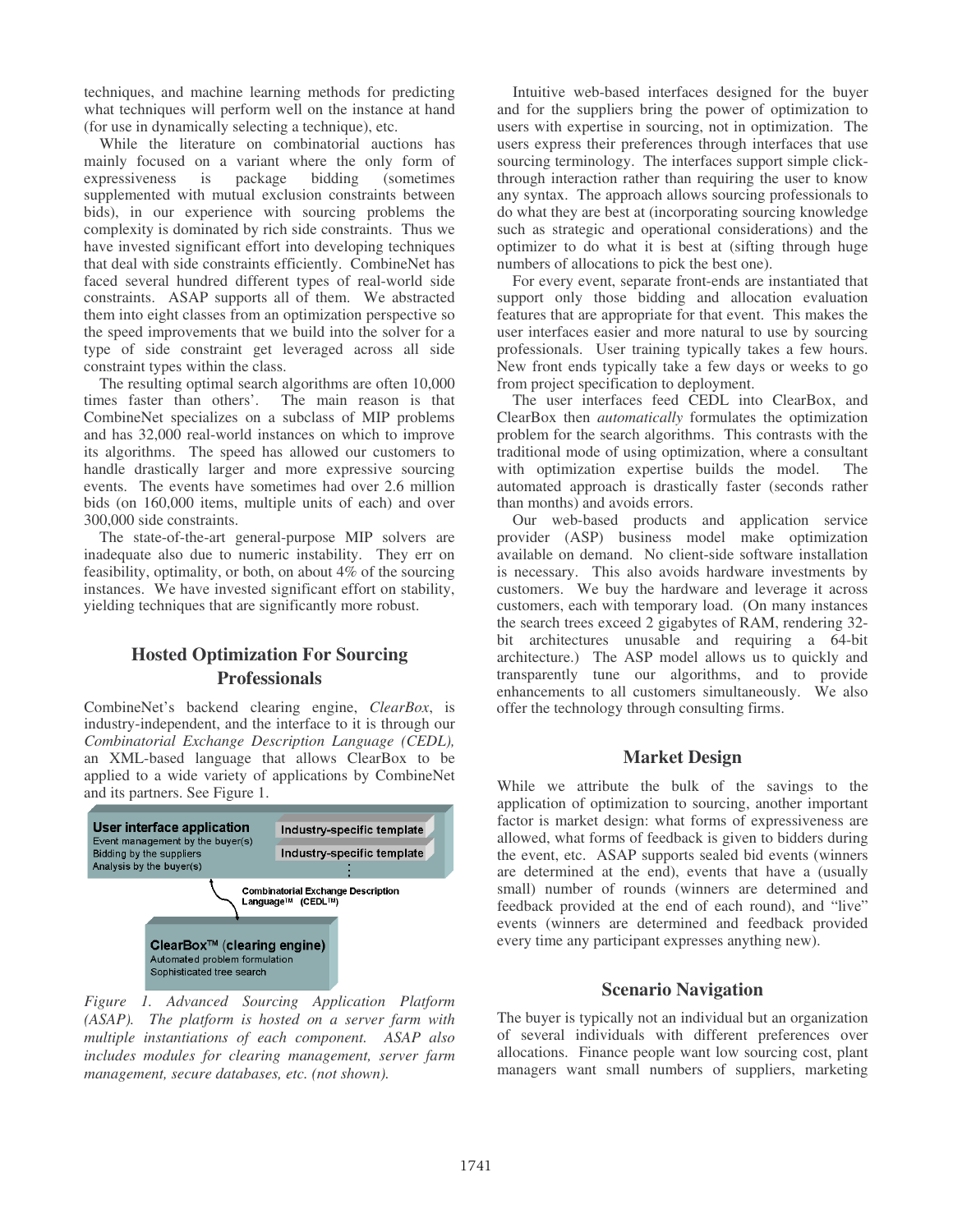people want a high average carrier-delivery-on-time rating, etc. ASAP enables the organization to better understand the available tradeoffs. Once the bids have been collected, the buyer conducts *scenario navigation*. At each step of that process, the buyer specifies a set of side constraints and preferences (these define the *scenario*), and runs the optimizer to find an optimal allocation for that scenario. This way the buyer obtains a quantitative understanding of how different side constraints and preferences affect the sourcing cost and all other aspects of the allocation.

CombineNet has found that a buying organization will navigate an average of 100 scenarios per sourcing event. (The maximum seen to date had 1107.) To navigate such large numbers of scenarios, fast clearing is paramount.

Rapid clearing allows scenario navigation to be driven by the actual data (offers). In contrast, most prior approaches required the scenario (side constraints and preferences, if any) to be defined prior to analysis; there were insufficient time and expert modeling resources to try even a small number of alternative scenarios. Data-driven approaches are clearly superior because the actual offers provide accurate costs for the various alternative scenarios.

The next generation of ASAP will also support *tomated scenario navigation*. Compared to basic *automated scenario navigation*. scenario navigation, discussed above, it enables a more systematic and less wasteful navigation of the scenario space. The system queries the sourcing team about their preferences, using, for example, tradeoff queries ("how much hassle would an extra supplier be in dollars? - give me an upper or lower bound") and comparison queries ("which of these two allocations do you prefer?"). The system decides the queries to pose in a *data-directed way* so as to only ask the team to refine its preferences *on an as-needed basis*. (This is desirable because internal negotiation in the team is costly in terms of time and goodwill.) Specifically, based on all the offers that the suppliers have submitted, and all answers to previous queries, the system strives to minimize maximum regret. At each iteration of automated scenario navigation, the system finds a *robust solution* that minimizes maximum regret (the regret is due to the fact that the sourcing team has not fully specified its preferences, so for some preferences that are still consistent with the answers so far, the system's recommended allocation is not optimal). As the other step of each iteration, the system poses a query to refine the team's preferences in order to be able to reduce the maximum regret further. The maximum regret also provides a quantitative measure of when further negotiation within the team is no longer worth it, and the team should implement the current robust allocation. CombineNet pioneered automated scenario navigation, including its different design dimensions and algorithms (Boutilier et al. 2004). The optimization problem of finding the most robust allocation is even more complex than the clearing problem discussed in most of this paper. We have developed a prototype of automated scenario navigation, and will solicit customer feedback soon.

#### **Impact**

The new sourcing paradigm and technology has already had significant impact. The technology development began in 1997 and CombineNet was founded in 2000. Between December 2001 and now (January 2005), CombineNet has used ASAP to host 230 highly combinatorial procurement events, totaling a spend of \$16 billion. The 60 buyer companies were mostly among the Global 1000, and the individual events ranged from \$2 million to \$1.6 billion, representing the most complex combinatorial auctions ever conducted. They spanned a broad range of categories such as transportation (truckload, less-than-truckload, ocean freight, dray, bulk, intermodal, small parcel, air freight, train, and fleet), chemicals, packaging, ingredients, advertising, displays, printed materials, security cameras, computers, services (e.g., prepress, temp labor, shuttling/towing, warehousing, legal), office supplies, and industrial materials/parts (e.g., bulk electric, fasteners, filters, leased equipment, MRO, pipes/valves/fittings, pumps, safety supplies, and steel).

On the \$16 billion spend, CombineNet delivered savings of \$1.8 billion to its customers in lowered procurement costs. The savings were measured compared to the prices that the buyer paid for the same items the previous time the buyer sourced them (usually 12 months earlier). The savings figure is remarkable especially taking into account that during the same time period, the prices in the largest segment, transportation, generally *increased* by 6-9%.

The savings number does not include the savings obtained by suppliers, which are harder to measure because the suppliers' true cost structures are proprietary. However, there is strong evidence that the suppliers also benefited, so a win-win was indeed achieved: 1) suppliers that have participated in expressive commerce events are recommending the use of that approach to other *buyers*, 2) on numerous occasions, suppliers that boycotted reverse auctions came back to the "negotiation table" once expressive commerce was introduced, and 3) suppliers are giving very positive feedback about their ability to express differentiation and provide creative alternatives.

The savings number also does not include savings that stem from reduced effort and compression of the event timeline from months to weeks or even days.

The cost savings were achieved while at the same time achieving the other advantages of expressive commerce discussed above, such as better supplier relationships (and better participation in the events), redesign of the supply chain, implementable solutions that satisfy operational considerations, and solutions that strike the tradeoffs in a data-driven way and align the stakeholders in the buying organization. See also Sandholm et al. (2006) and case studies at www.CombineNet.com.

Today CombineNet employs 105 full time (half of them in engineering) and a dozen academics as advisors. The company is headquartered in Pittsburgh, USA, with<br>European headquarters in Berlin. It also has European headquarters in Berlin. representatives in Brussels, California, China, and Taiwan.